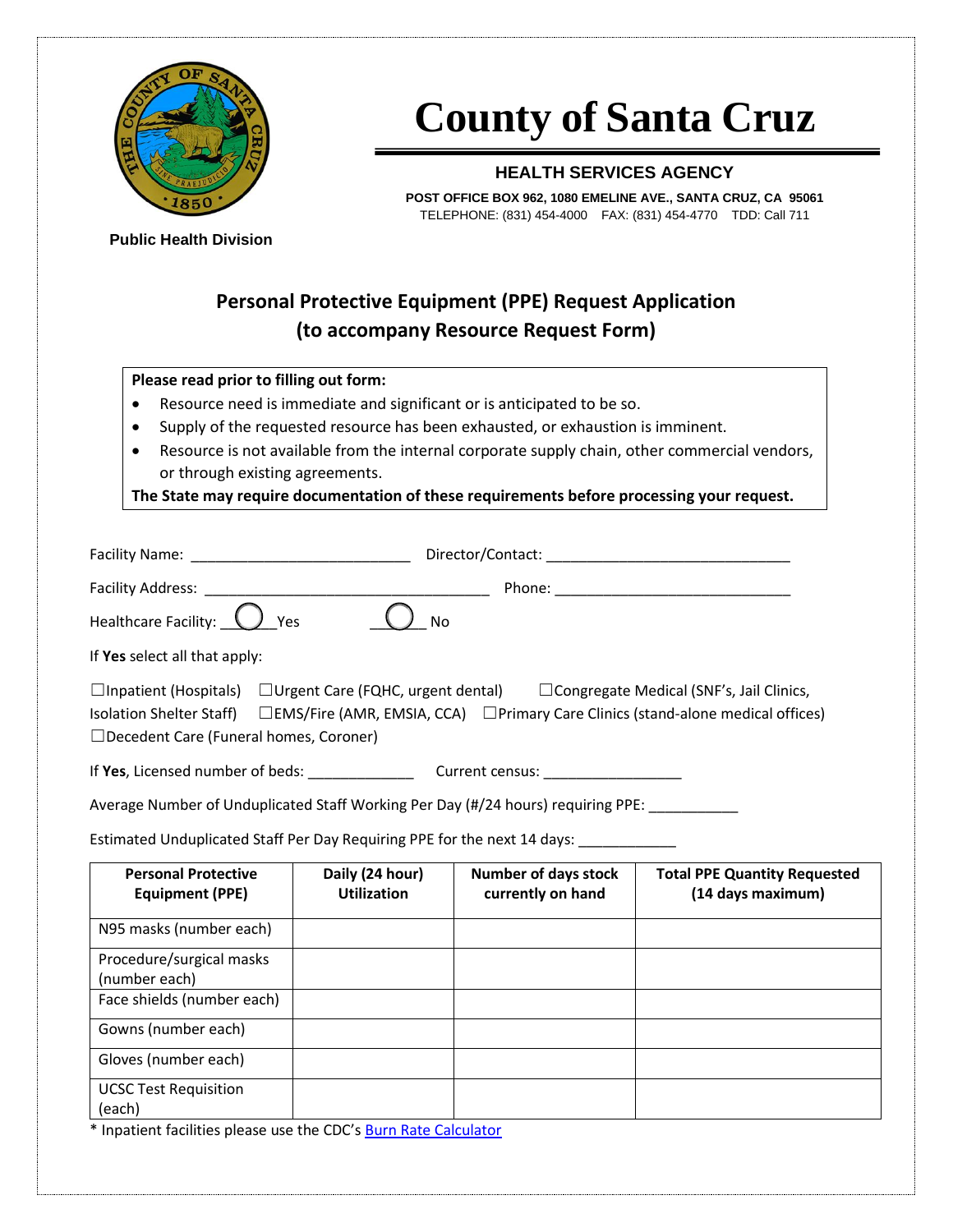

# **County of Santa Cruz**

### **HEALTH SERVICES AGENCY**

**POST OFFICE BOX 962, 1080 EMELINE AVE., SANTA CRUZ, CA 95061** TELEPHONE: (831) 454-4000 FAX: (831) 454-4770 TDD: Call 711

**Public Health Division**

#### **Vendor information** – List the vendors and the PPE that you are awaiting orders from:

| <b>Name of Vendor</b> | <b>Items Requested</b> | <b>Expected Shipment</b><br>Date | <b>Receipt or Tracking</b><br><b>Number</b> |  |  |
|-----------------------|------------------------|----------------------------------|---------------------------------------------|--|--|
|                       |                        |                                  |                                             |  |  |
|                       |                        |                                  |                                             |  |  |
|                       |                        |                                  |                                             |  |  |
|                       |                        |                                  |                                             |  |  |

The CDC recommends that all U.S. healthcare facilities should begin using PPE contingency strategies now.

| Check box if<br>applicable: | <b>CDC PPE Contingency Strategies:</b>                                                                                                                     |
|-----------------------------|------------------------------------------------------------------------------------------------------------------------------------------------------------|
|                             | Removed face masks from areas where the public can access them, storing them in areas<br>that are monitored, etc.                                          |
|                             | Reserving PPE for Health Care Providers (HCP) and replaced PPE normally used for patient<br>source control with other barrier precautions such as tissues. |
|                             | Allowing HCP to extend use of respirators, facemasks, and eye protection, beyond a single<br>patient contact due to scarcity.                              |
|                             | Maximizing engineering controls such as barriers and altering work practices to minimize<br>patient contacts                                               |
|                             | Reserving respirators for aerosol-generating procedures for care with disease risks such as<br>tuberculosis, measles, and varicella                        |
|                             | Reserving respirators for care provided with prolonged face-to-face or close contact with<br>a potentially infectious patient                              |
|                             | Cancelling non-urgent and elective procedures/appointments which consume scarce PPE                                                                        |
|                             | Using face masks beyond the manufacturer-designed shelf life during patient care                                                                           |
|                             | Reducing the number of staff interacting with persons with influenza-like illness                                                                          |
|                             | Other measures (please describe):                                                                                                                          |

| The above is true and correct and your organization is taking steps to optimize the extended availability of PPE. |
|-------------------------------------------------------------------------------------------------------------------|
|-------------------------------------------------------------------------------------------------------------------|

| Name:      | Organization: |
|------------|---------------|
| Job Title: |               |
| Signature: | Date:         |